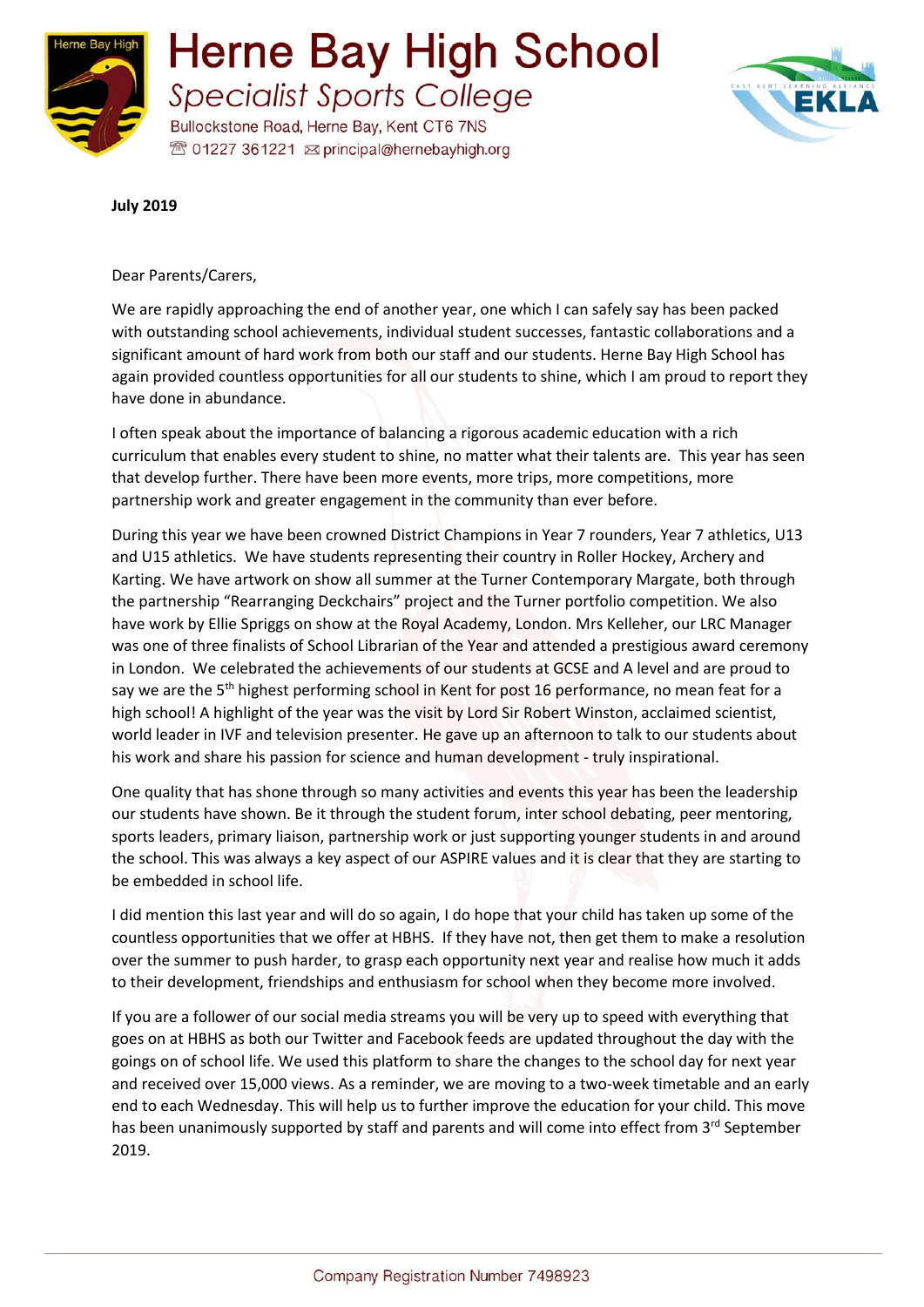

## **Herne Bay High School Specialist Sports College**

Bullockstone Road, Herne Bay, Kent CT6 7NS <sup>®</sup> 01227 361221 <br> principal@hernebayhigh.org



Please ensure that your child is at school promptly in the morning as both morning mentor and assemblies start at 8.35. Reminder that the first day of term, Tuesday 3rd September Years 8-11 students are expected at 11.00am. Can I remind you to keep us informed of any changes to the "Wednesday afternoon" arrangements. All the details are on the school website, including transportation updates when available.

The welfare and safeguarding of all students whilst at school is of the utmost importance. We are always reviewing and refining how we can ensure that all students are safe and happy at school. I can assure you that the risk assessment around all our trips and activities is significant as is our site security. Over the summer we are installing controlled access to the site. This will result in the main school vehicle gate and the entrance from car park 4 (the Arena car park) having locked gates with videophone entry. The reason for the change is to ensure we have greater control over who enters the school site, both during the working day and also out of hours. As a consequence if you are coming in visit at these time you will need to "buzz through" to reception to gain entry. I am sure you will agree that this is a welcome addition in ensuring your child remains safe at school.

On a slightly more practical note, I will take this opportunity to mention a few house rules at this time of the year. This does give you plenty of time to embed them at home and ensure that September starts in the fashion that we would expect. Please take note of the following:

**Period 7:** we are expanding our "period 7" to all year groups. This is an opportunity for students who have not made the most of their learning time and may be working below the level they are capable of. This is not a detention but an opportunity to complete or catch up with work to the standard expected. This runs from after afternoon mentor time until 4.00pm on every day other than a Wednesday. We are also adding a same day after school detention for those students who were referred to a Head of Department from one of their classroom teachers for engagement or behaviour reasons, this will run until 3.45pm each day other than on Wednesday.

All this will all be reiterated to students in assembly in September, and details can be found under the behaviour section of our school website. I hope I can count on your support in ensuring this continues to be effective.

**Uniform**: there is no change to the uniform policy, but I would draw your attention to the details on the school website with regard to piercings, make up and nails. Please support us in ensuring our focus can remain on teaching. All branded school wear can be sourced from Barnums in Herne Bay.

**Equipment:** coming to school properly equipped and prepared to learn sets the tone for each day. In morning mentor there will be daily checks on equipment (and uniform) to ensure lessons are focused on learning. Please take the summer break as a good opportunity to check that your child has adequate pens, pencils, ruler, compass, protractor and a scientific calculator in their pencil case. Please note, from September, any student who is not suitably equipped for school will receive a same day lunchtime detention.

**Communication between home and school**: I wrote to all parent last year and explained in detail our methods on ensuring that you are kept informed of your child's progress, please feel free to revisit this letter which can be found in the "letters from the Principal" link on the school website.